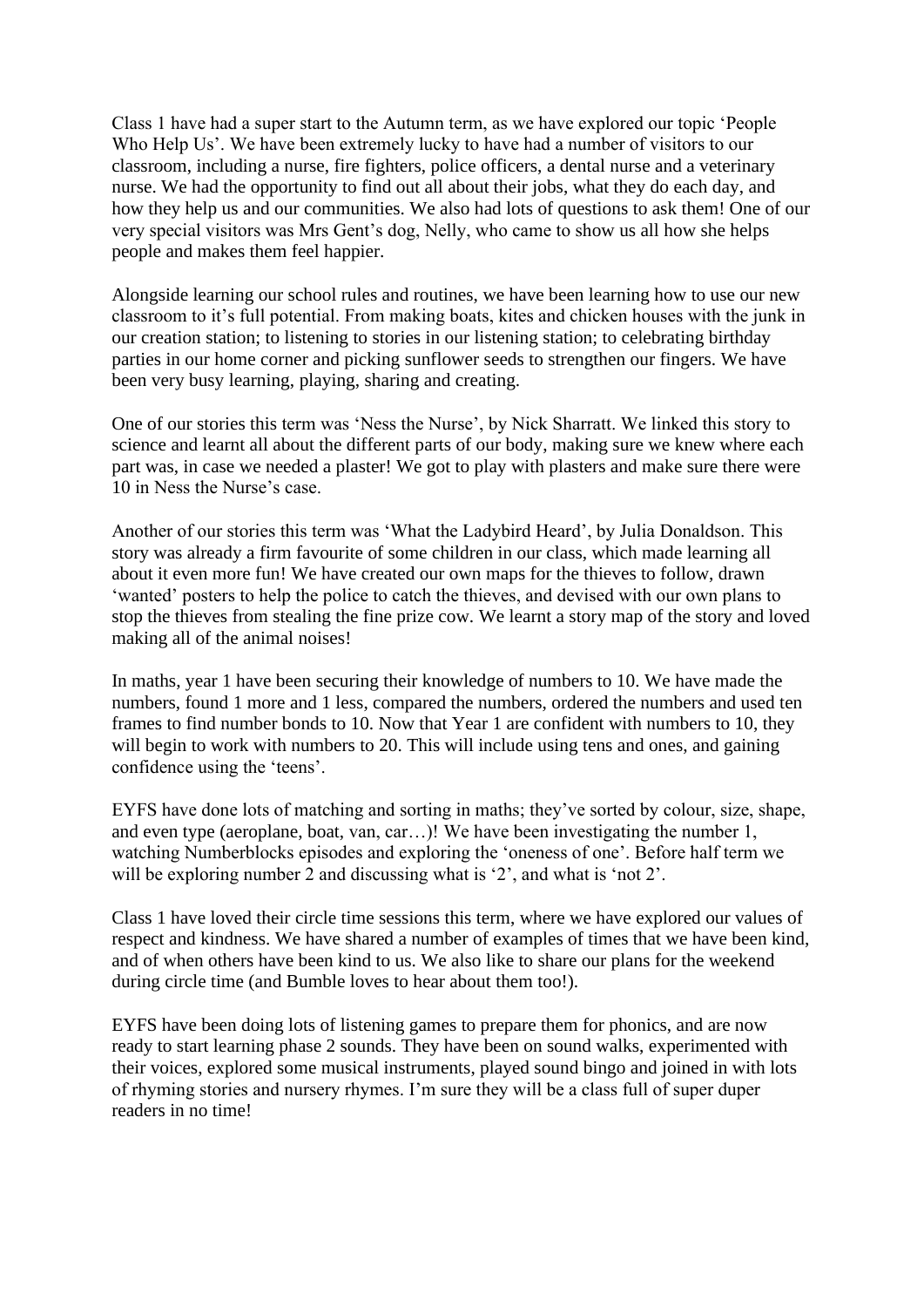Year 1 have been continuing with their phase 5 phonics learning, as they begin to get their head around alternative graphemes for each phoneme. Keep it up year 1, you're doing a wonderful job!

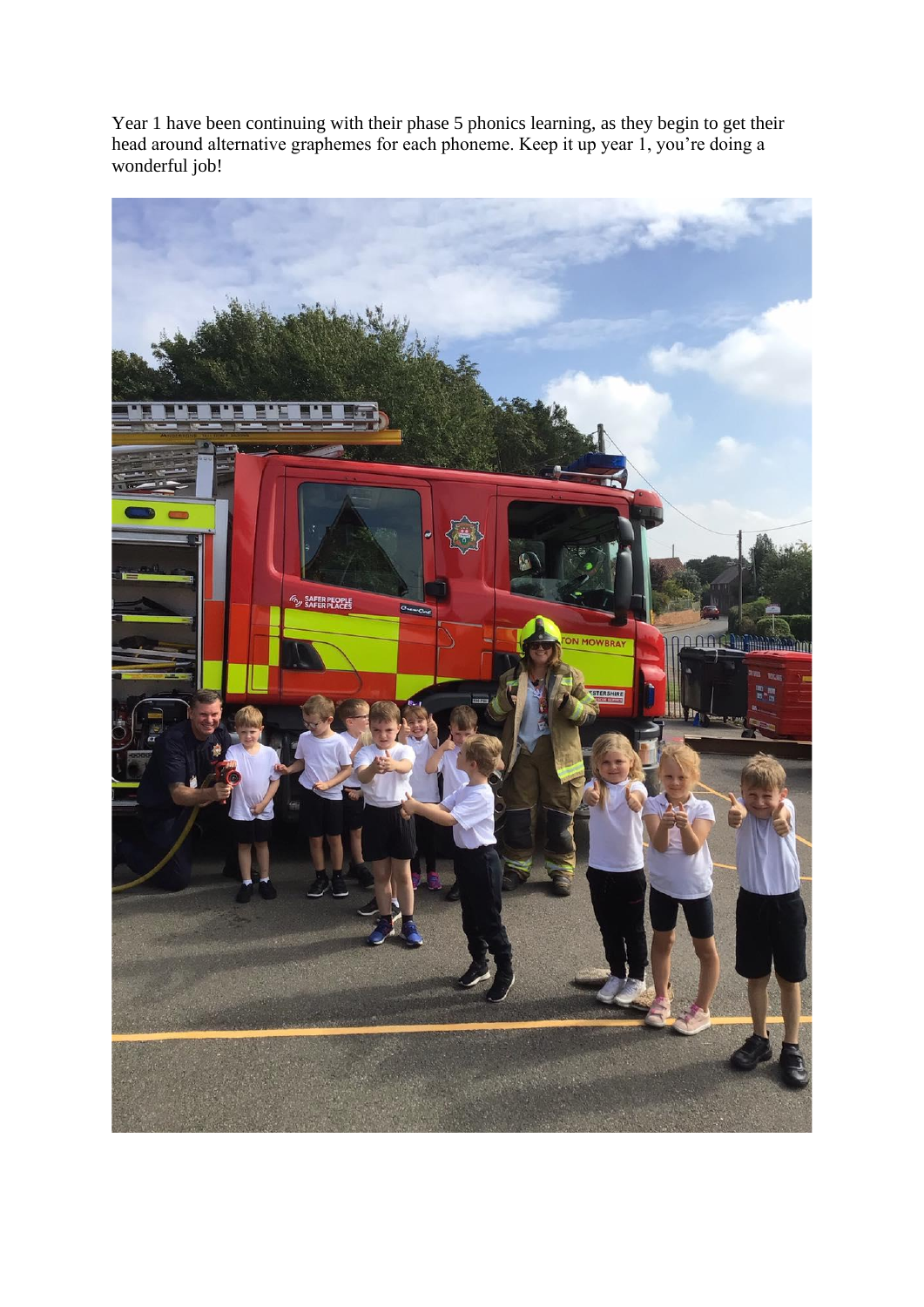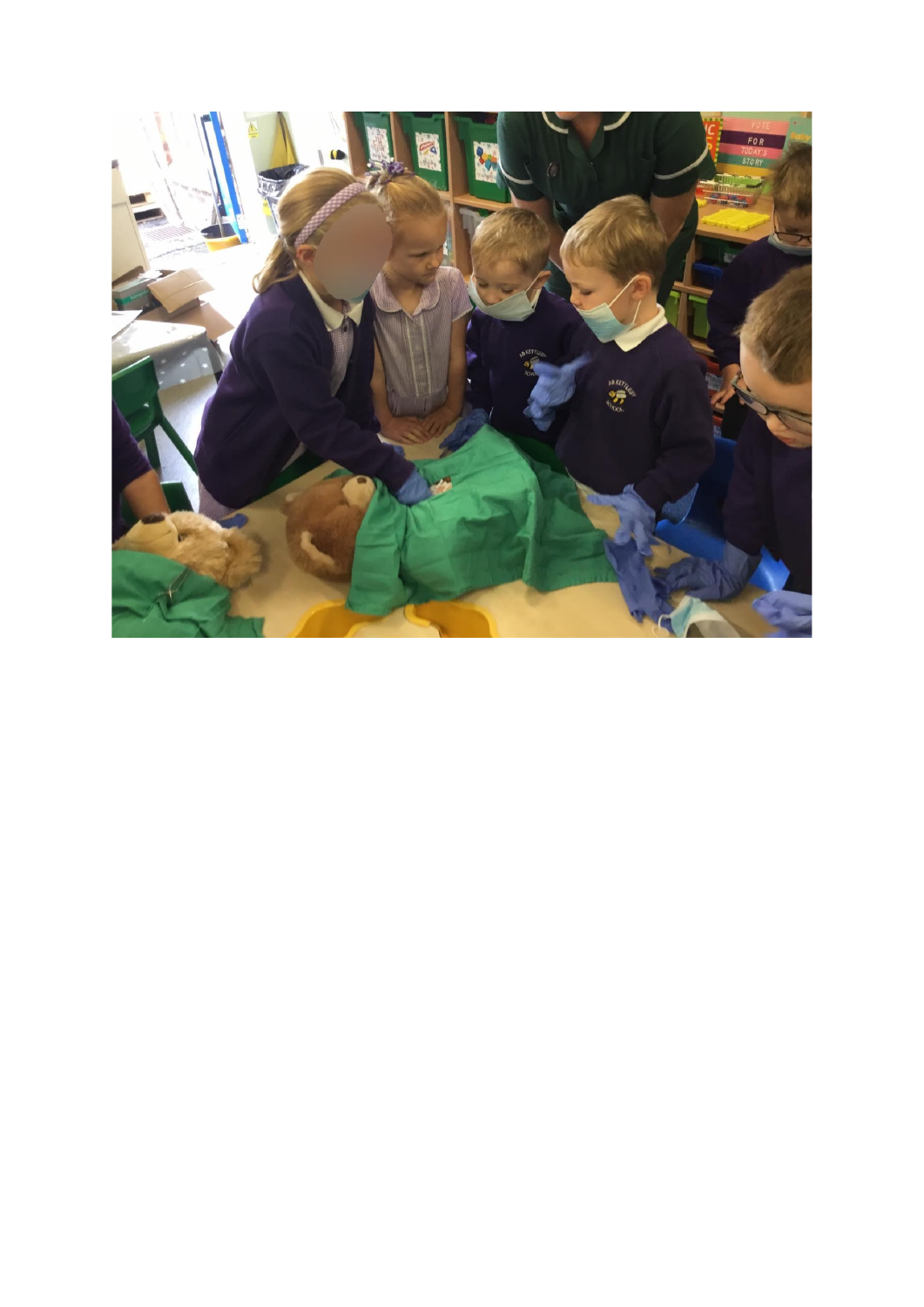